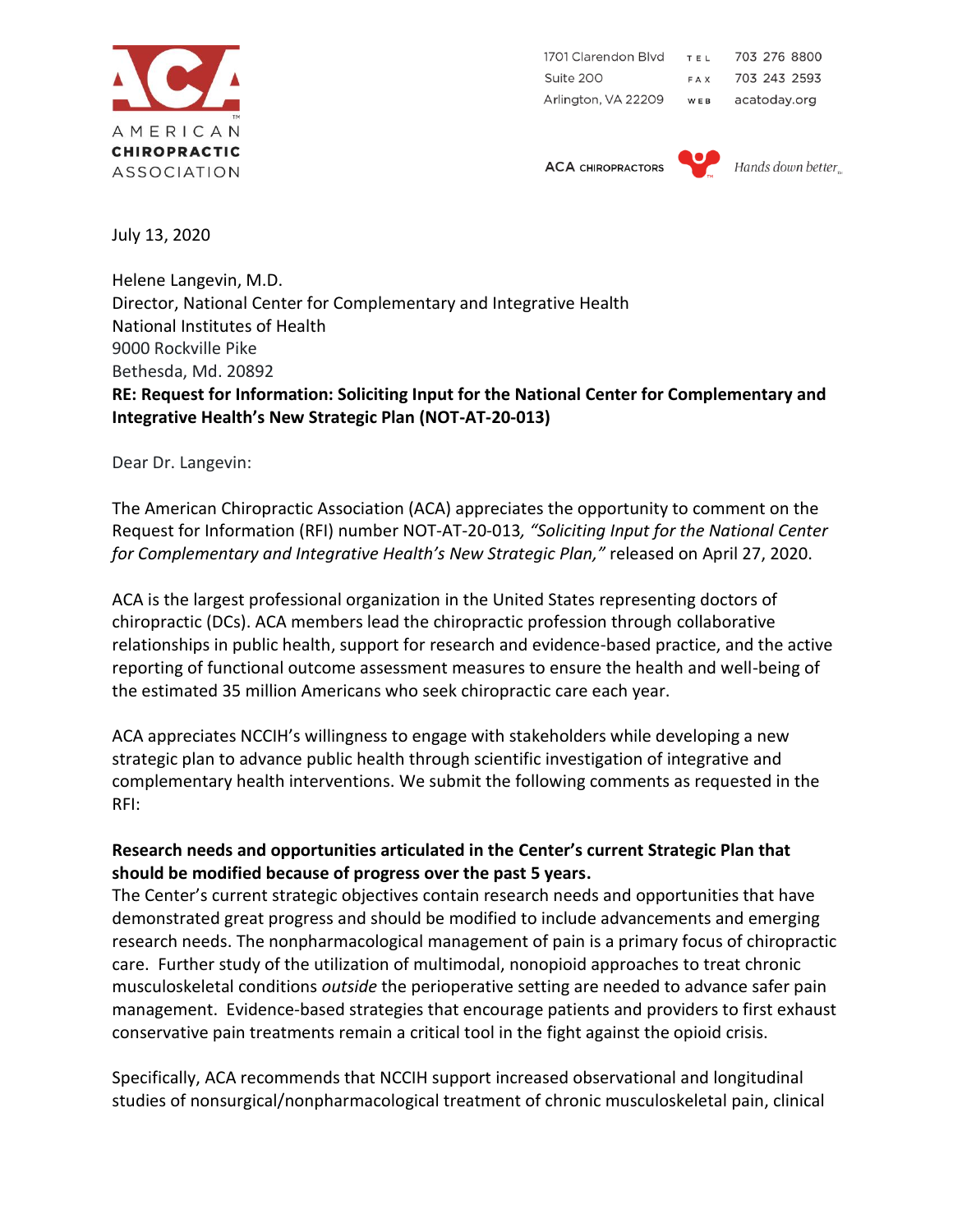presentations, and health outcomes; as well as further study of the primary prevention of chronic pain as compared to secondary and tertiary prevention. As the nonpharmacological management of pain is an ongoing, top scientific priority for NCCIH, chiropractic, manual and osteopathic manipulation must remain a research priority.

In addition, ACA supports the findings of the NCCIH's National Advisory Council for Complementary and Integrative Health (NACCIH) Working Group Report on Clinician-Scientist Workforce Development<sup>1</sup> and urges NCCIH to expand funding opportunities for chiropractic researchers at institutions that offer Doctor of Chiropractic (DCP) programs. Greater NCCIH collaboration and mentorship through additional training grants for chiropractic researchers would increase the research capacity of these institutions.

## **Gaps and opportunities in basic, mechanistic, translational, and clinical research.**

ACA is pleased that NCCIH is working to address research gaps in complementary and integrative health care and urges the Center to increase funding opportunities to further advance scientific understanding of spinal manipulation and extremity joint manipulation and other nondrug, noninvasive services.

Chronic low back and neck pain remain a primary cause of disability in adults worldwide, and have led to an increased reliance on team-based health care.<sup>2</sup> As such, ACA recommends that the Center study utilization of the biopsychosocial (BPS) model as a multimodal approach to whole-person care in the treatment of chronic low back and neck pain. ACA also supports the NIH-wide effort to balance basic and translational research while encouraging collaboration and cross-disciplinary funding opportunities to address the U.S. musculoskeletal disease burden.<sup>3</sup> We encourage the strong consideration and adoption of chiropractic-specific research within the NCCIH Division of Intramural Research (DIR) and Division of Extramural Research (DER.)

## **Opportunities in implementation science.**

3

ACA encourages strategic investment in knowledge translation and implementation science across disciplines and institutes to advance the utilization of nonpharmacological, nonsurgical approaches for the treatment of back pain and neck pain in the clinical setting.

NCCIH-supported research has shown that access to chiropractic care reduces healthcare costs for older Americans.<sup>4</sup> We urge NCCIH to continue funding patient-centric research to increase

<sup>1</sup> <https://files.nccih.nih.gov/s3fs-public/Workforce-Development-Working-Group-Report.pdf>

<sup>2</sup> Gliedt, J. A., Schneider, M. J., Evans, M. W., King, J., & Eubanks, J. E., Jr (2017). The biopsychosocial model and chiropractic: a commentary with recommendations for the chiropractic profession. *Chiropractic & manual therapies*, *25*, 16. https://doi.org/10.1186/s12998-017-0147-x

[https://www.boneandjointburden.org/docs/BMUS%20Impact%20of%20MSK%20on%20Americans%20booklet\\_4th%20Edition%2](https://www.boneandjointburden.org/docs/BMUS%20Impact%20of%20MSK%20on%20Americans%20booklet_4th%20Edition%20%282018%29.pdf) [0%282018%29.pdf](https://www.boneandjointburden.org/docs/BMUS%20Impact%20of%20MSK%20on%20Americans%20booklet_4th%20Edition%20%282018%29.pdf)

<sup>4</sup> Davis MA, Yakusheva O, Liu H, Tootoo J, Titler MG, Bynum JPW. Access to chiropractic care and the cost of spine conditions among older adults. *Am J Manag Care*. 2019;25(8):e230-e236. Published 2019 Aug 1.